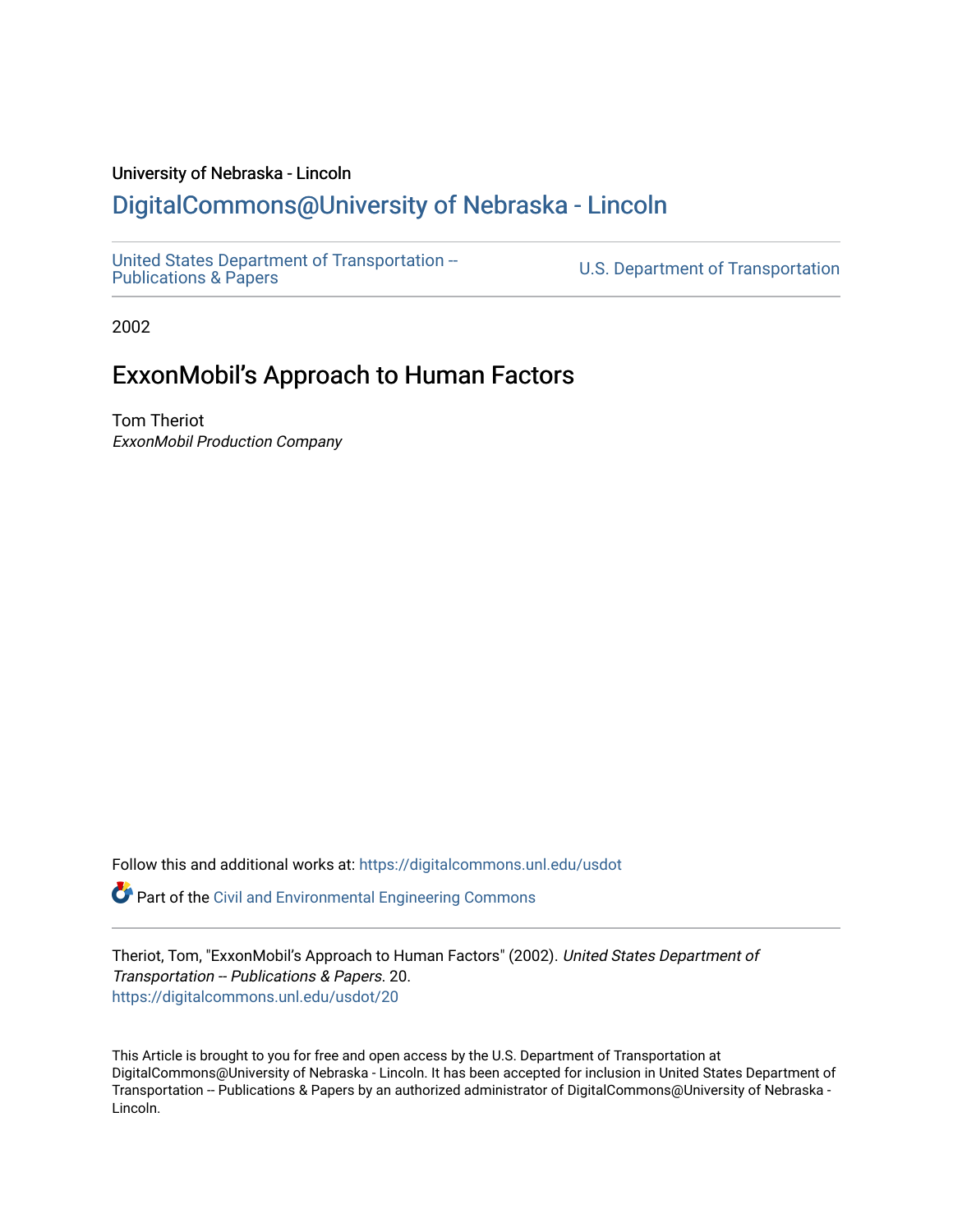

1

# **ExxonMobil's Approach to Human Factors**







**Second International Workshop on Human Factors in Offshore Operations April 8-10, 2002**

**Tom Theriot, Manager Safety, Health & Environment ExxonMobil Production Company**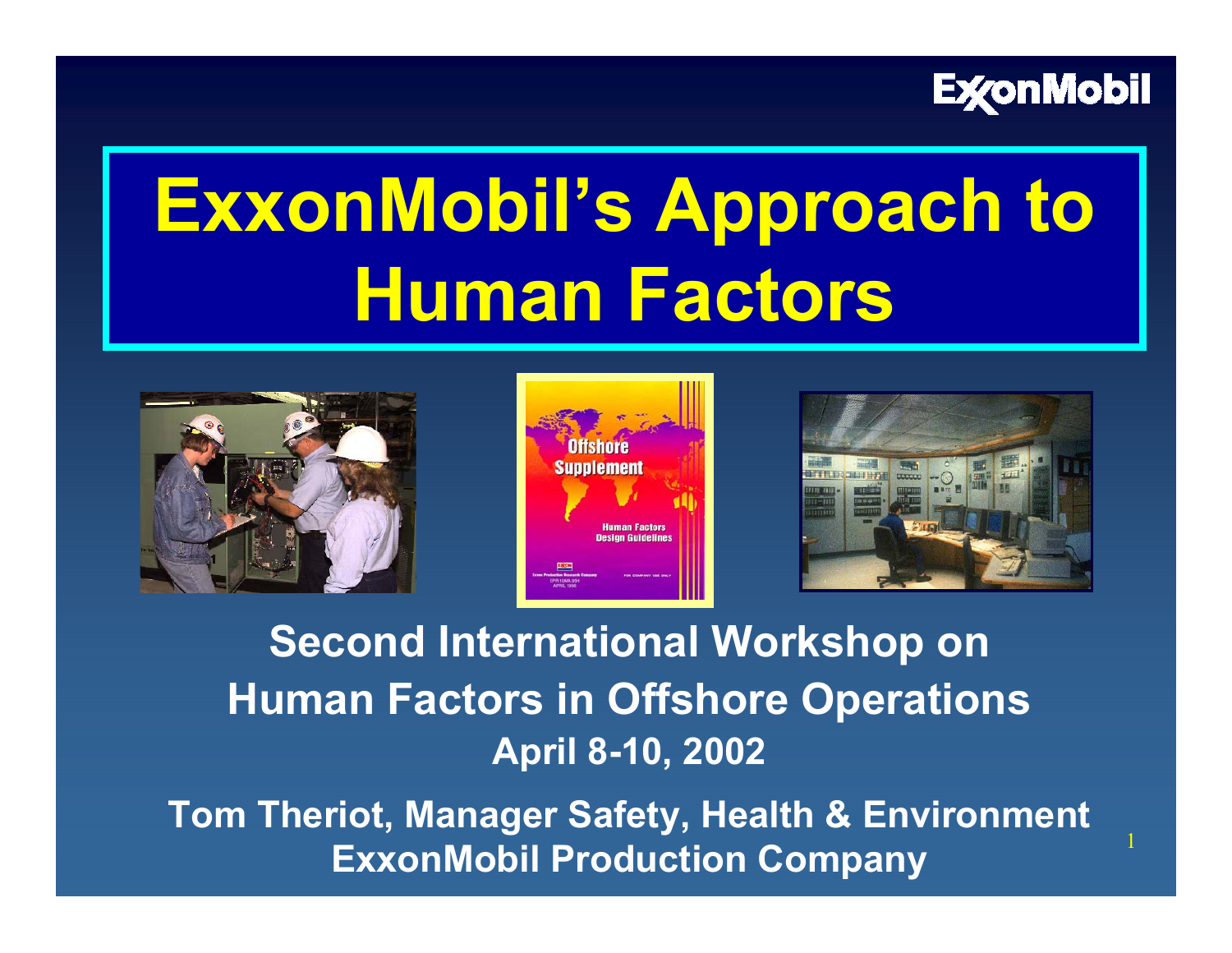

# **Presentation Outline**

- **Definition**
- **Objectives of Human Factors Efforts**
- **Background - Why Human Factors?**
- **Human Factors Spectrum**
- **Corporate Human Factors Strategy**
- **Human Factors Focus Areas**
- **New Human Factors Technology**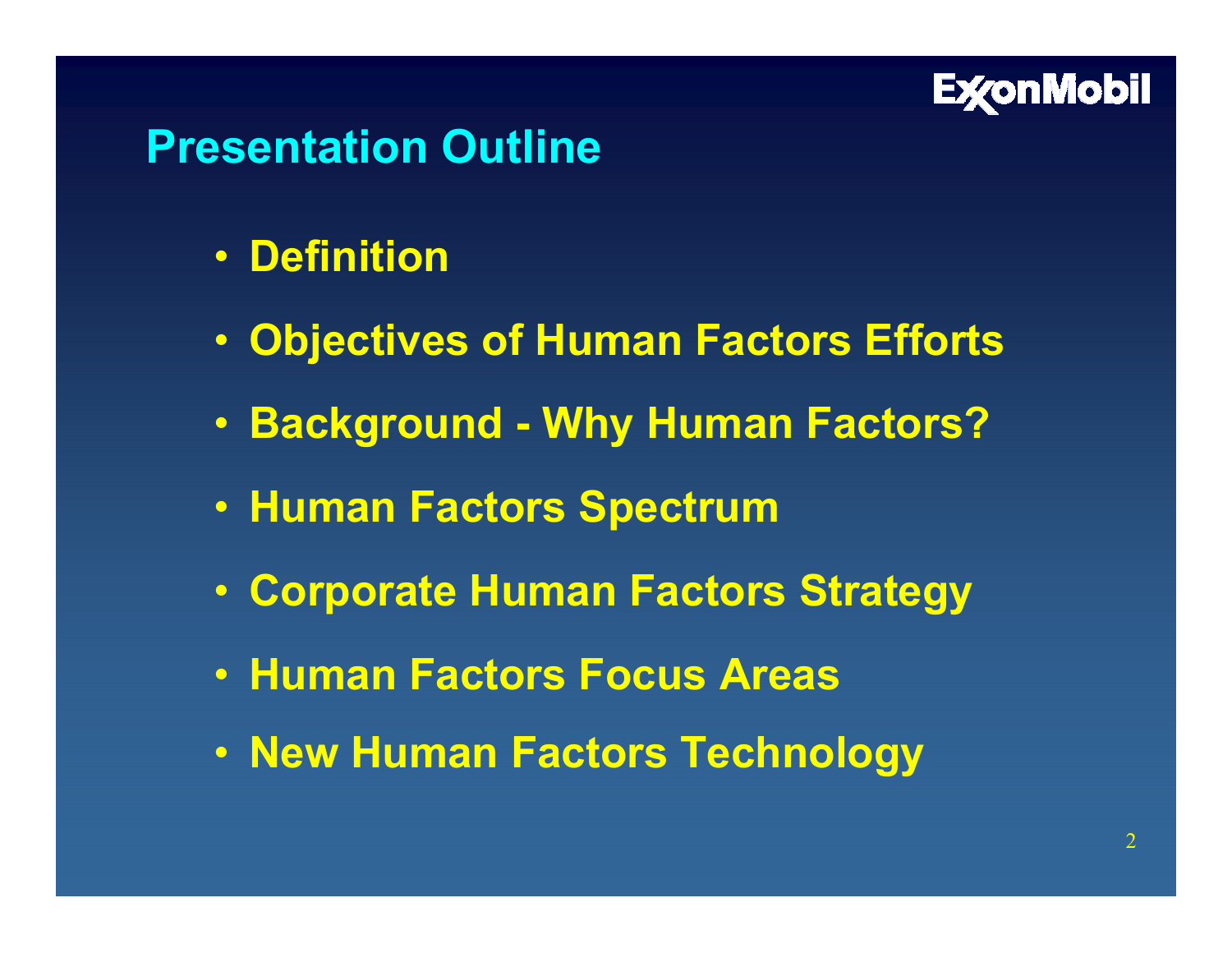

# **Human Factors - Definition**



#### **Human Factors are:**

#### **the integration and application of scientific knowledge about**

- **people**
- **facilities**
- **management systems**

**to improve their interaction in the workplace.**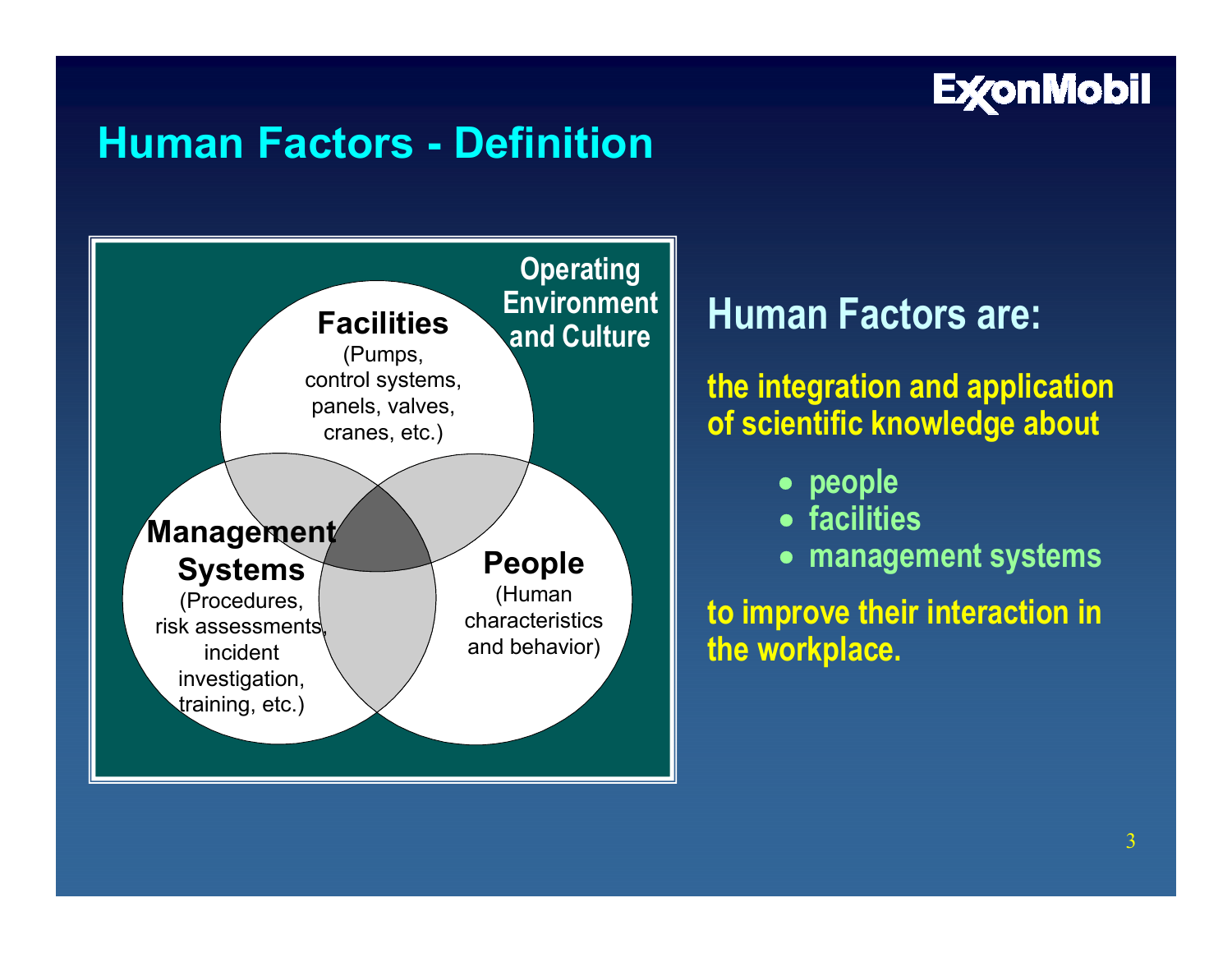

## **Objectives of Human Factors Efforts**

- $\bullet$ Our goal is to reduce human errors, resulting in . . .
	- $\triangleright$  safer operations (fewer incidents),
	- $\triangleright$  fewer production upsets,
	- $\triangleright$  higher efficiencies, and
	- $\triangleright$  enhanced quality.

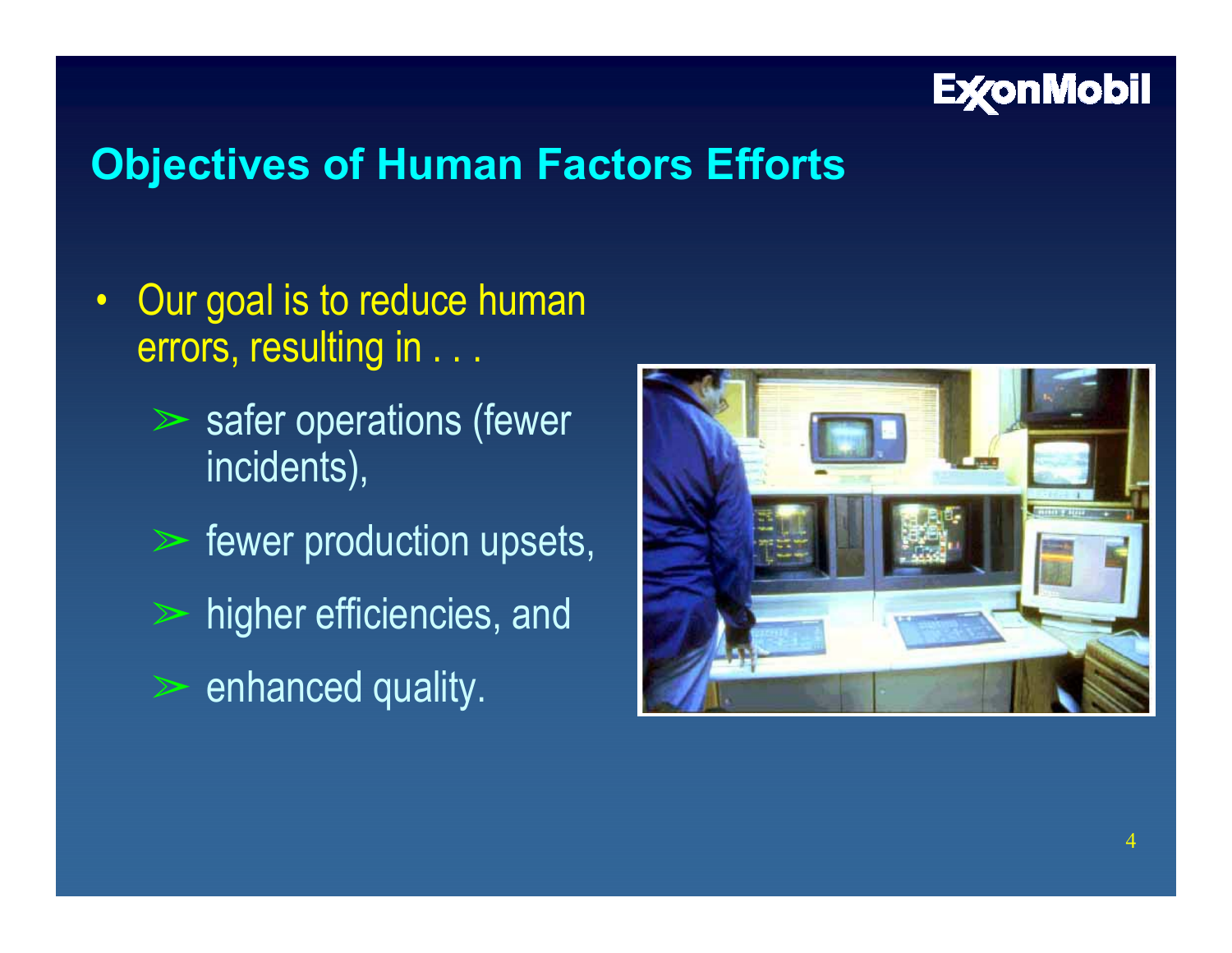

#### **Incident Performance Improvement History**

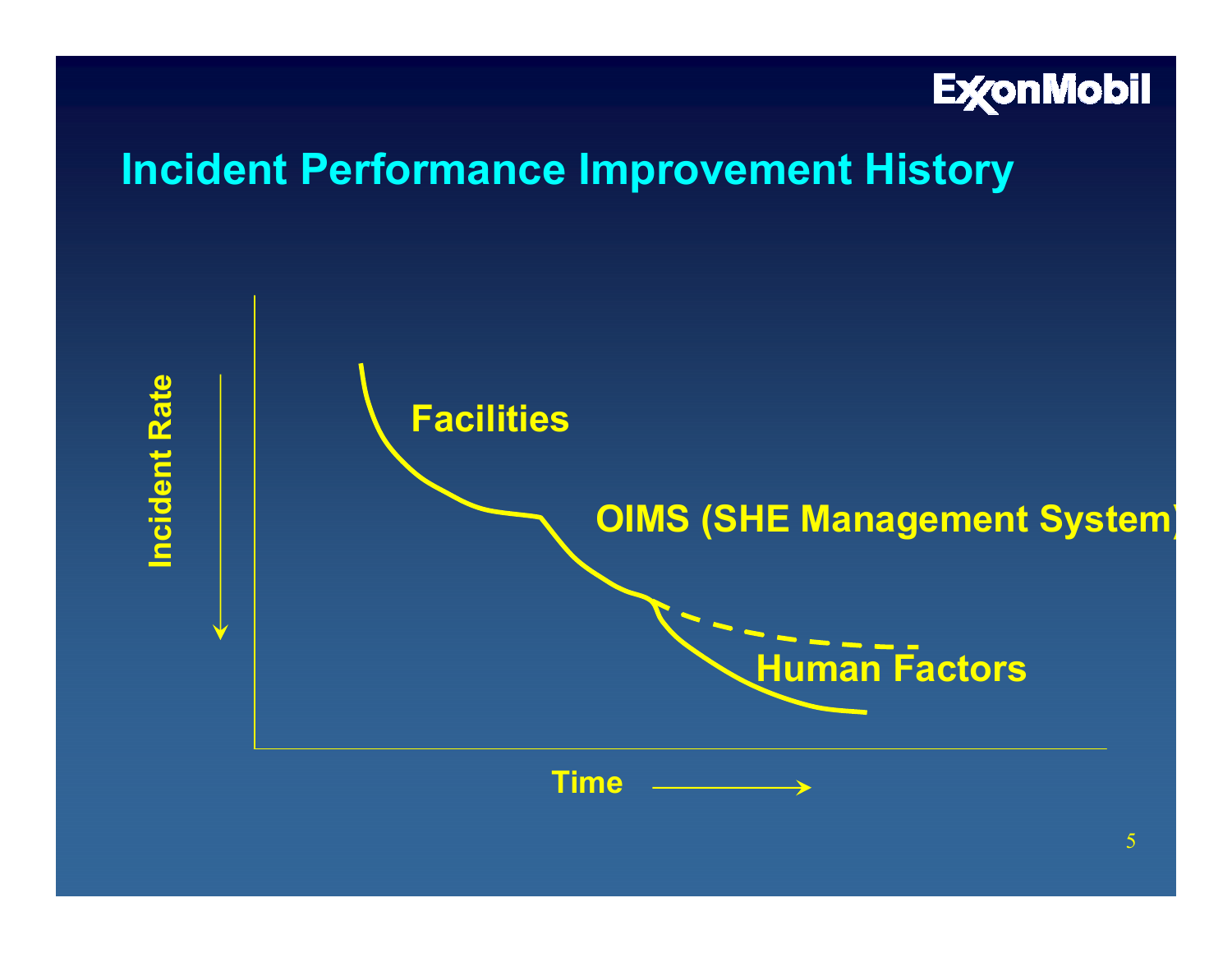

# **Why Are We Working on HUMAN FACTORS?**

# **Incident Causal Factors**



#### **Implemented HardwareSolutions**

- **Protective Systems**
- **Added Safety Factors**
- **Reduced Operator Interventions**

**Pursued Traditional Approaches**

- **Training**
- **Motivation**
- **Campaigns**
- **Discipline for Violators**

**Implemented SHE Management Systems (OIMS)** 

- **Management Leadership**
- •**Risk Assessments**
- **Procedures**
- • **Incident Investigations**

**M tf** **"human factors"**

*BUT PEOPLE STILL MAKE ERRORS*

*WE MUST ADDRESS"WHY?"*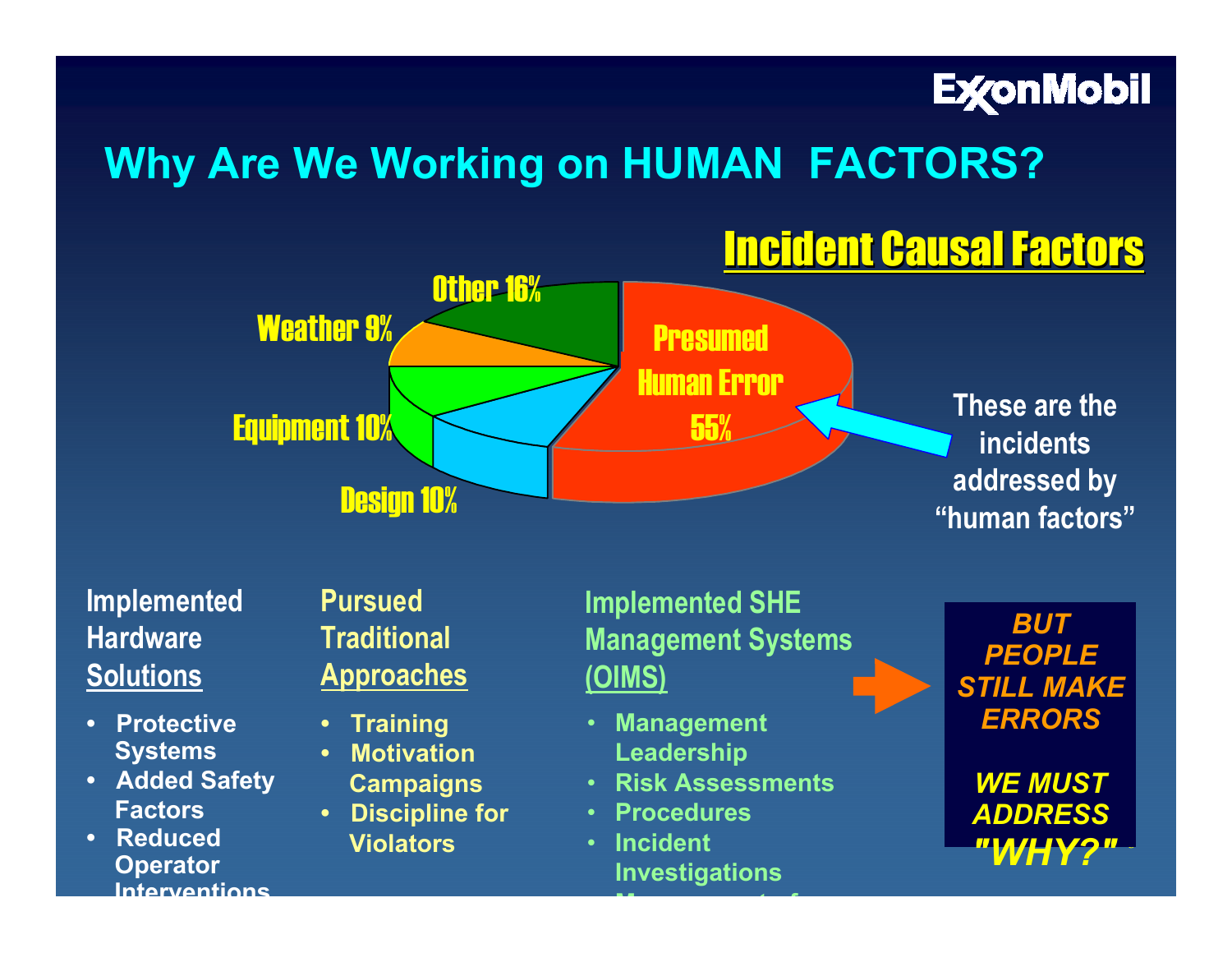## **The Human Factors "Spectrum"**



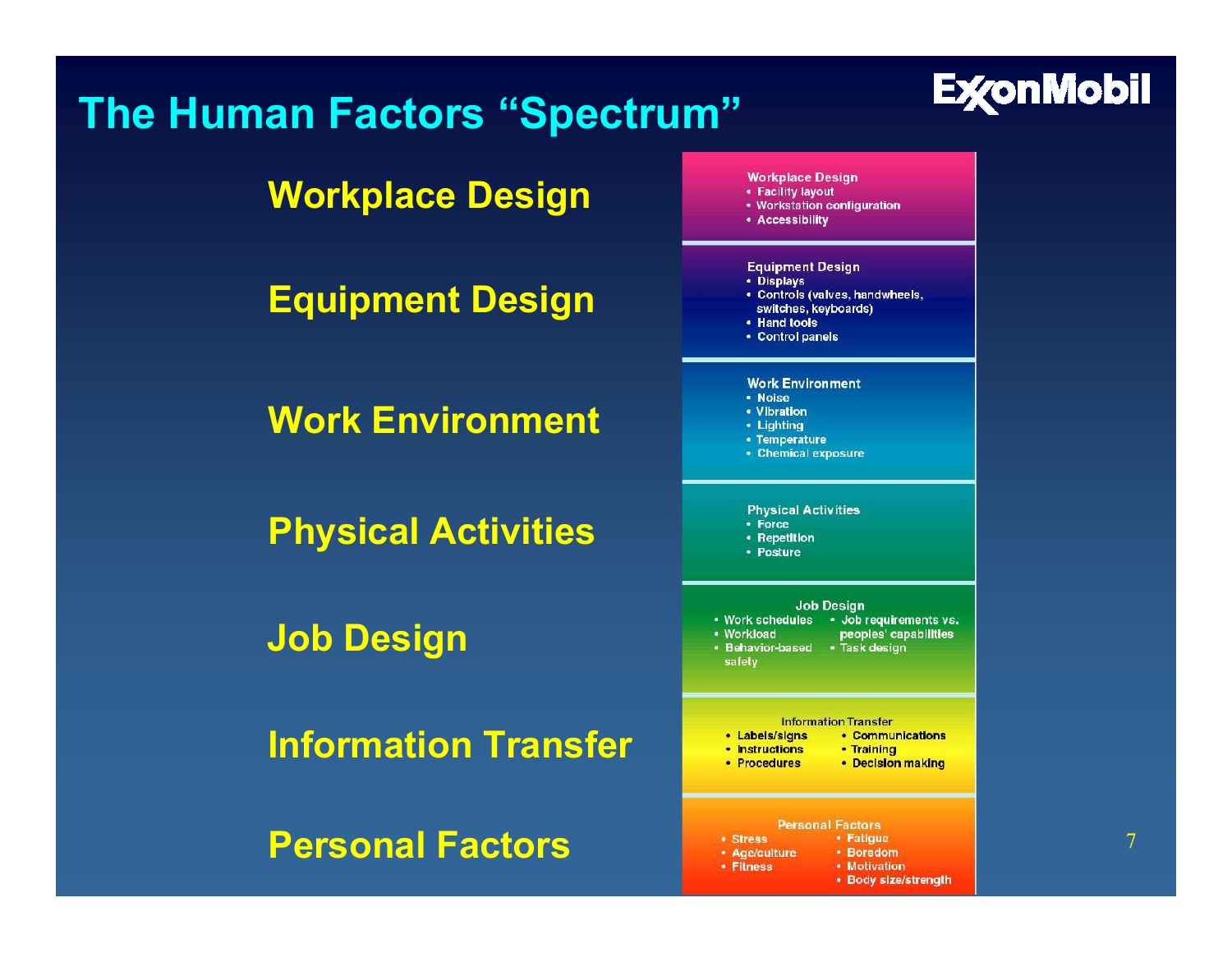

#### **ExxonMobil's Human Factors Strategy**



- **HF efforts are driven by specific needs/opportunities for improvement**
- •**Improvements are sustained by building HF into existing Management Systems, Engineering Standards, and Operating Practices Practices**
- **Effective HF resources and tools are Effective HF resources and tools are provided to aid implementation provided to aid implementation**
- **Roles and responsibilities for HF are Roles and responsibilities for HF are clearly defined; management leadership clearly defined; management leadership key**
- **Results are evaluated and shared to Results are evaluated and shared to enhance benefits and effectiveness enhance benefits and effectiveness**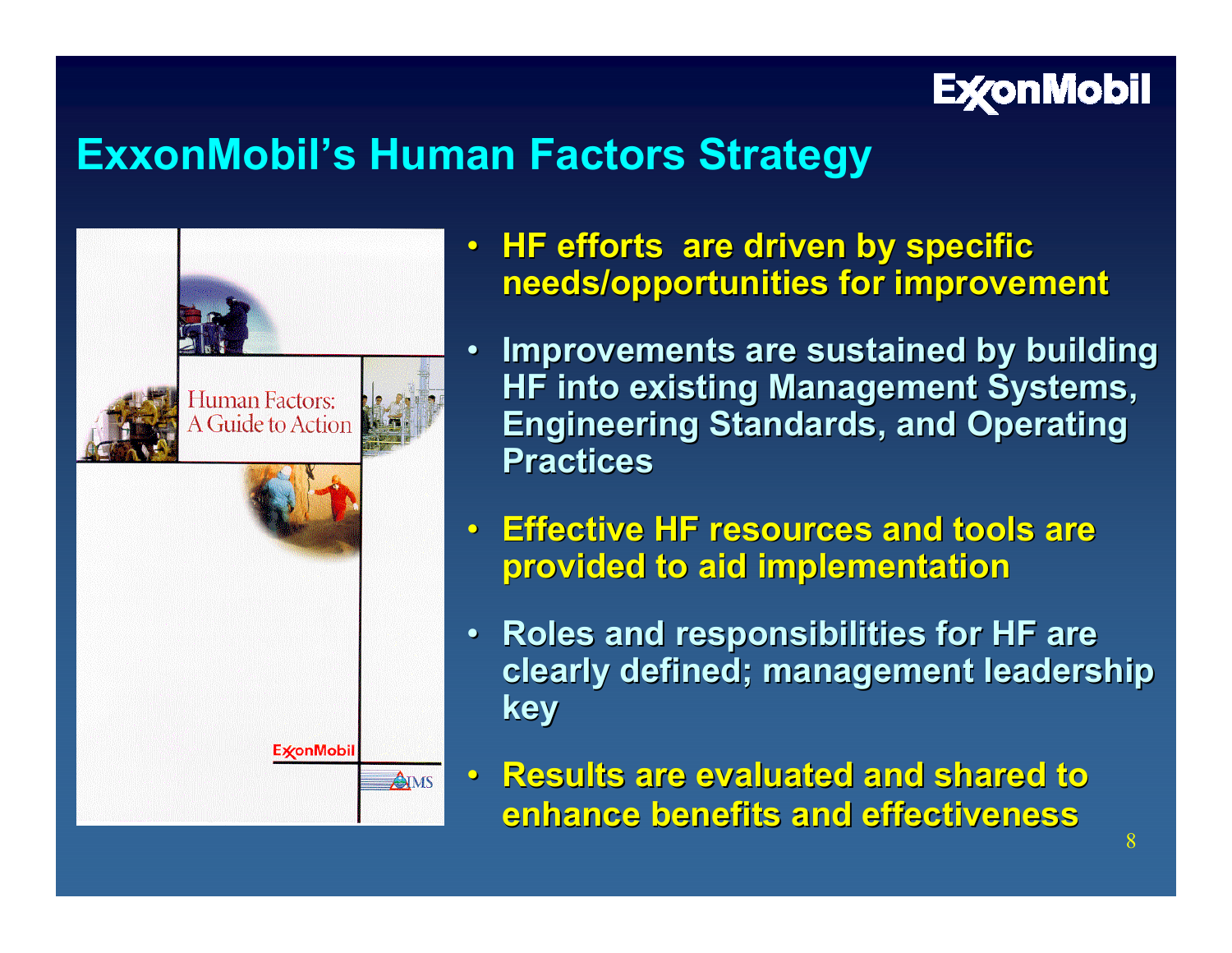

#### **Human Factors Focus Areas**

- **Design of New Facilities**
- **Risk Assessment**
- **Incident Investigation**
- **Training**
- **Drilling**
- **Application in Existing Operations**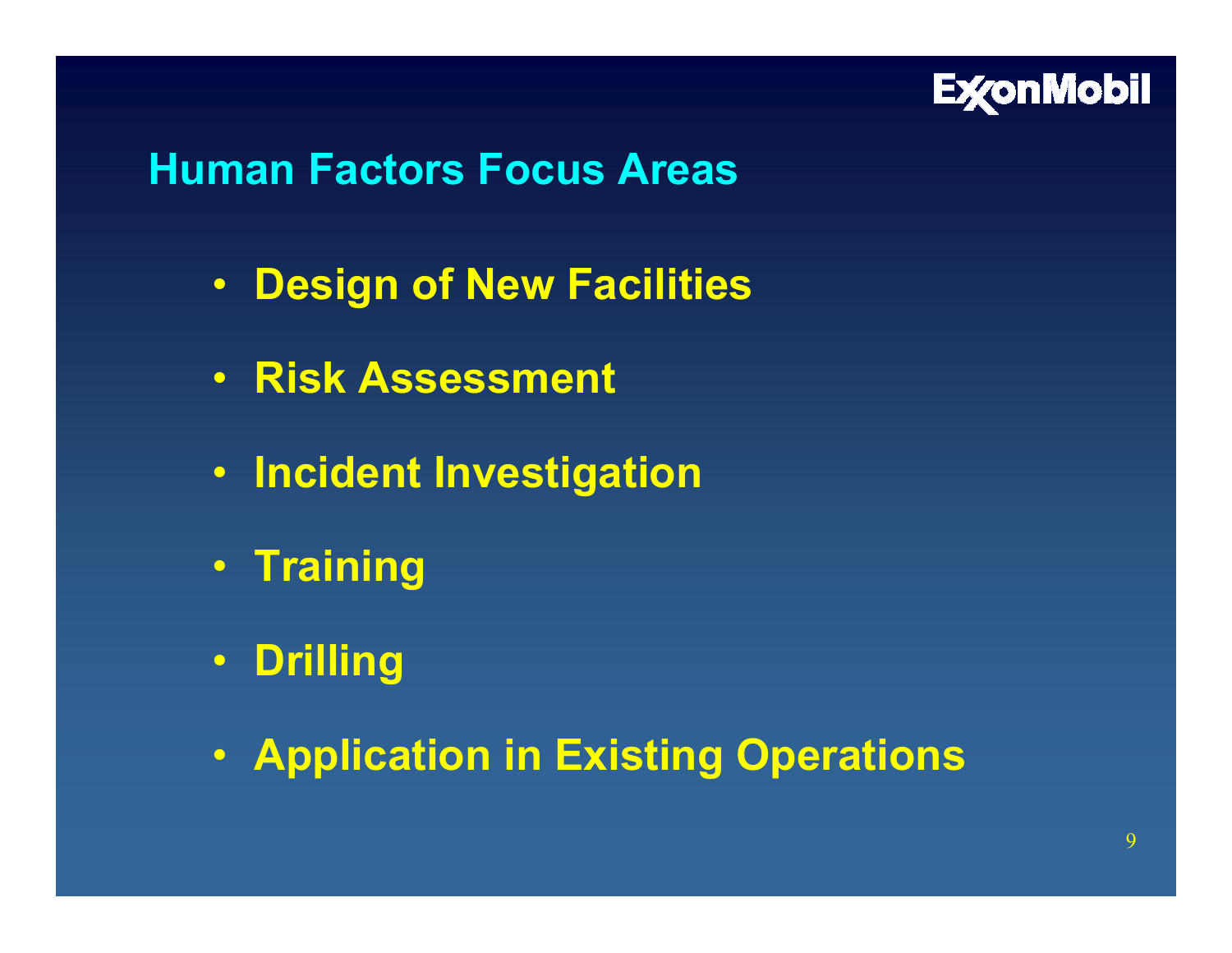

## **The Cost of Using Human Factors in Design**



**Design GA Drawing**

**Early Construction Plot Plans &**

**Commissioning**

**Normal Operations**